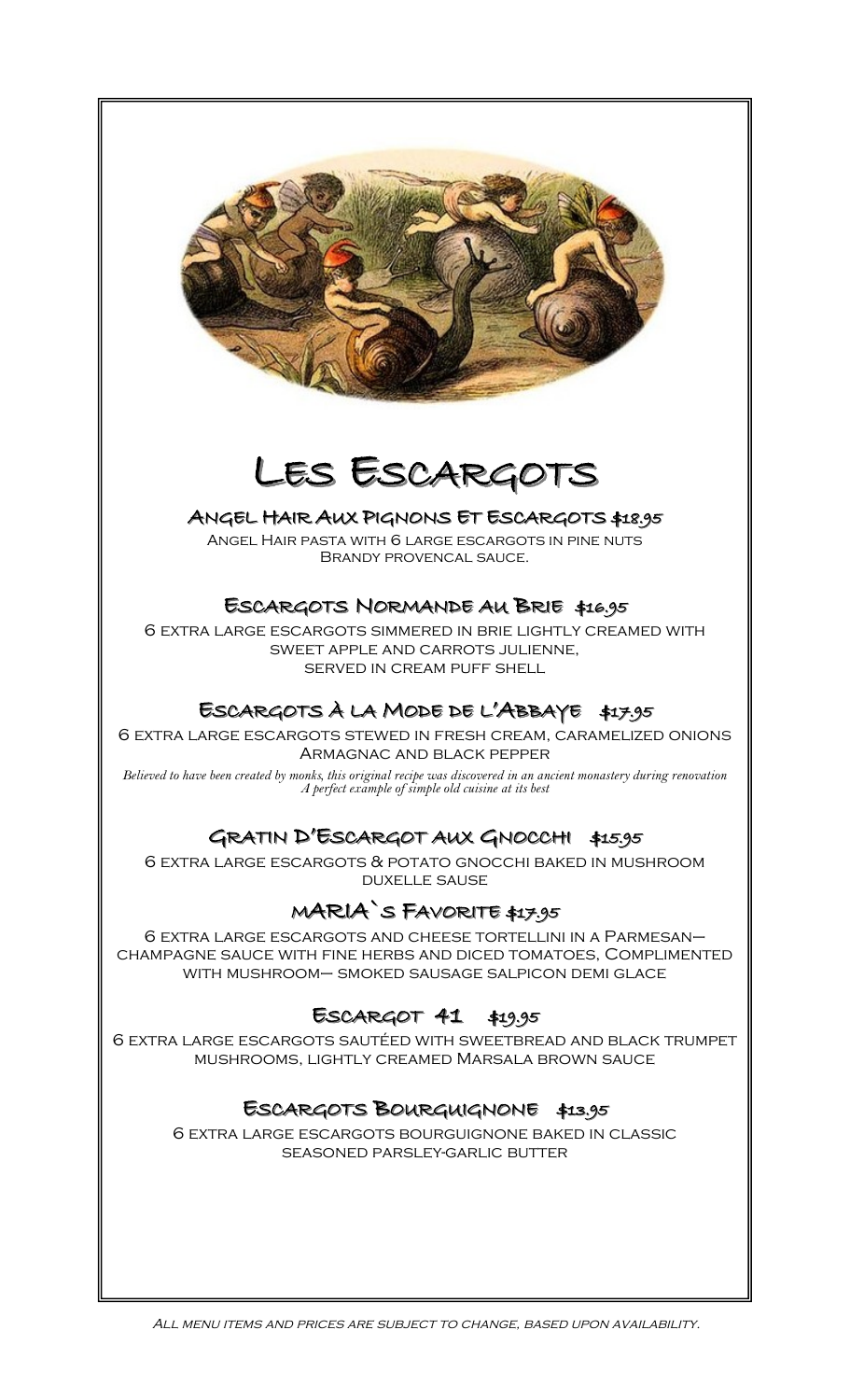# HORS D'OEUVRES

## MOULES A LA SUÇARELLE \$16.95

Prince Edward Island mussels simmered in chardonnay, fresh basil, shallots, diced fresh tomatoes and a touch light cream. *A delightful recipe from "cuisine de Provençe* "

## PÂTÉ DE CAMPAGNE MAISON \$17.95

Homemade country pâté, served with cornichons et pain de campagne. *Classic French way to enjoy this dish* 

## FOIE GRAS DE CANARD MI-CUIT \$25.95

Classic French Foie gras delicatecy , served with toasts and White Pineau des Charantes gelée

## SAUMON FUMÉ AU CAFÉ \$18.95

Guérande sea salt cured salmon coated with coffee & hickory smoked, served with onions, capers, sour cream and toast points *Coffee flavors? none, Coffee enhances the delicate flavors and texture by neutralizing natural oil* 

## BRIE AUX NOIX ET RAISINS \$15.95

Baked Brie with walnuts and grape



## CEASAR SALAD \$12.95

Traditionally prepared, served with anchovy and croutons

## ORGANIC SPRING MIX \$15.95

Organic spring mix lettuces garnished with fresh berries, raspberry vinaigrette, and topped with stilton blue cheese

## ORGANIC BABY SPINACH SALAD \$15.95

Baby spinach leaves, fresh beats, bacon crumbles, and a slice of warm goat cheese toasted with sundried tomato vinaigrette

## BABY KALE SALAD \$16.95

Organic Baby Kale, Fuji Apple, Goat Cheese, Pumpkin Seeds, lightly tossed in LEMON VINAIGRETTE



## SOUPE À L'OIGNON GRATINÉE \$10.95

Onion soup baked with croutons and emmental cheese

## BISQUE DE LANGOUSTE \$11.95

Lobster bisque finished with cream & sweet sherry.

## SOUPE DU JOUR \$10.95

*See your server* 

**Consumer advisory** 

**Consuming raw or undercooked meats, eggs, seafood and shellfish may increase your risk of food borne illness, especially if you have certain medical conditions. \* If unsure of your risk, consult a physician.**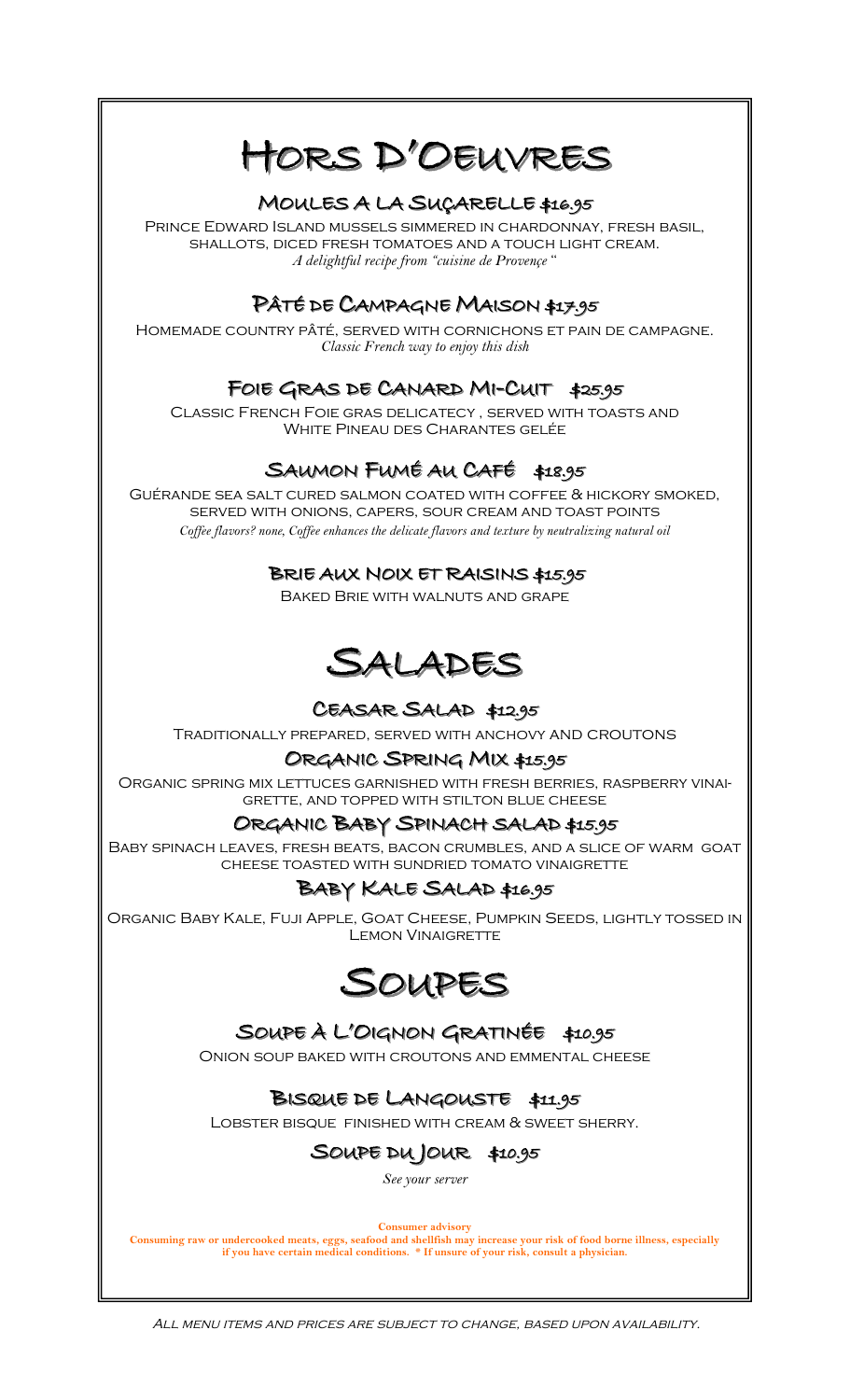# FRUITS DE MER

## YELLOW TAIL SNAPPER AUX LARDONS \$38.95

Lightly sautéed, served with a merlot brown sauce complimented with garlic confit, mushroom, bacon, baby shrimps and fresh thyme sprig

#### MERLITON DE SAUMON A LA MOUTARDE \$35.95

Salmon fillets baked in parchment paper with a mustard garlic-lemon butter

#### LOUP DE MER AMANDINE \$38.95

Branzino fillet sautéed, finished with an Almonds beurre meuniere

#### FRUITS DE MER AUX MORILLES \$42.95

Jumbo shrimps and sea scallops sautéed with white mushrooms, morels and fresh lemon thyme. Finished in a light champagne cream sauce

## BOUILLABAISSE \$43.95

Jumbo shrimps, sea scallops, mussels, yellow tail snapper and branzino served in a white wine tomato broth

# LES VOLAILLES

## POULET À LA FAÇON DU PÉGOT \$31.95

Chicken breast sautéed with spinach, mushrooms , garlic and Italian-thyme in a light mushroom beurre blanc sauce

### CANARD RÔTI AUX PRUNEAUX \$37.95

Half crispy duck rubbed with fresh garlic salt, served with a plum Port wine sauce

## CANARD CONFIT AUX LENTILLES VERTES DU PUY \$38.95

Old fashioned sea salt cured duck, pan-fried in goose fat served with lentils du Puy and demi-glace sauce

## LES VIANDES

## MÉDAILLONS DE VEAU AUX POMMES \$38.95

Veal scaloppini sautéed with sweet apple and mushroom Calvados creamed sauce

### TOURNEDOS LESDIGUIÉRE \$41.95

Beef tenderloin sautéed, topped with creamed spinach and Swiss cheese Served atop of a Marsala mushroom brown sauce

### TOURNEDOS AU BEURRE D'ANCHOIS \$41.95

Beef tenderloin sautéed and finished with an anchovy butter **Old Provençal family recipe creating the most amazing flavors, yet without any fishy taste.. A must to try for any anchovy's lover**

### VEAL SWEETBREADS \$37.95

Thymus gland in young cow, pan sautéed and served with a morel mushroom cream sauce.

## GRILLED VEAL CHOP \$52.95

Garlic Herb encrusted Veal Chop With Pan Au Jus

## GRILLED LAMB CHOPS \$41.95

Mint Pesto And Red Wine Demi-Glace

Split plate, please add \$10.95